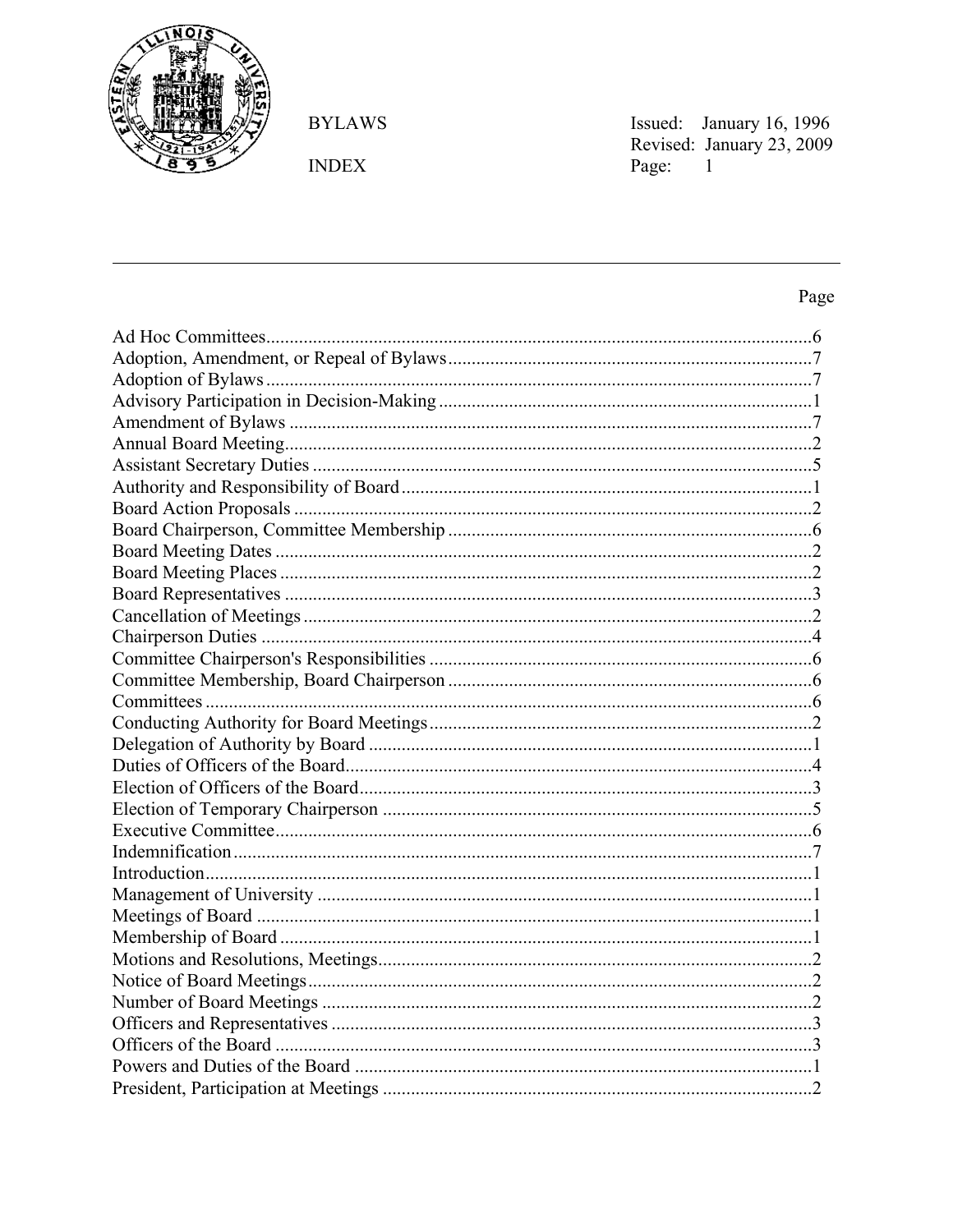

**BYLAWS** 

 $\ensuremath{\mathsf{INDEX}}$ 

Issued: January 16, 1996<br>Revised: January 23, 2009<br>Page: 2

Page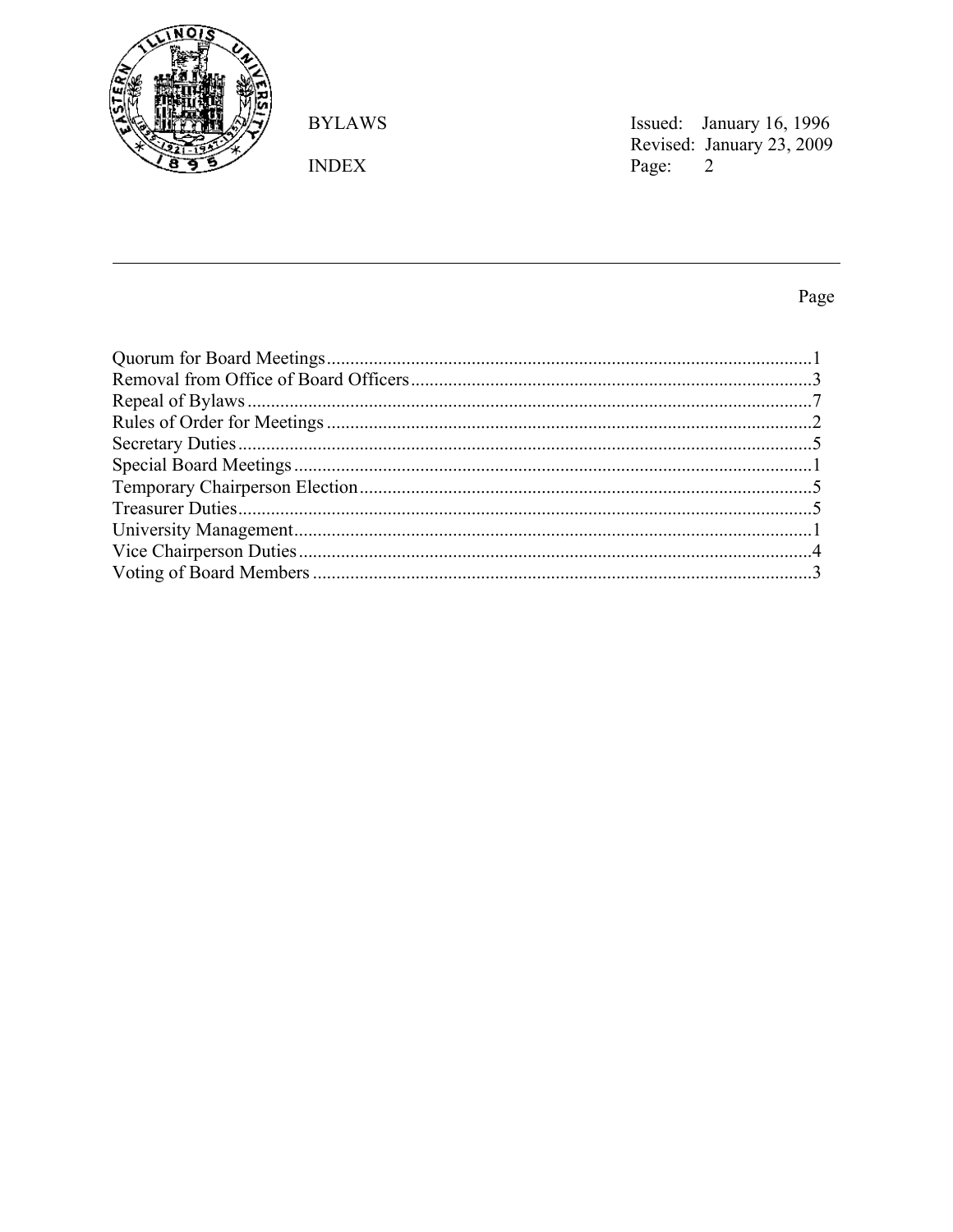

Page: 1

# **INTRODUCTION**

 $\mathcal{L}_\mathcal{L} = \mathcal{L}_\mathcal{L} = \mathcal{L}_\mathcal{L} = \mathcal{L}_\mathcal{L} = \mathcal{L}_\mathcal{L} = \mathcal{L}_\mathcal{L} = \mathcal{L}_\mathcal{L} = \mathcal{L}_\mathcal{L} = \mathcal{L}_\mathcal{L} = \mathcal{L}_\mathcal{L} = \mathcal{L}_\mathcal{L} = \mathcal{L}_\mathcal{L} = \mathcal{L}_\mathcal{L} = \mathcal{L}_\mathcal{L} = \mathcal{L}_\mathcal{L} = \mathcal{L}_\mathcal{L} = \mathcal{L}_\mathcal{L}$ 

The laws of the State of Illinois establish the Board of Trustees of Eastern Illinois University ("the Board"), with the authority and responsibility to operate, manage, control, and maintain Eastern Illinois University ("the University").

The Board herewith adopts Bylaws, Governing Policies, and Board Regulations intended to encourage and facilitate cooperation among the Board, the President, faculty, staff, and students in their mutual efforts to strengthen, improve, and protect the integrity of the education provided at the University.

The Board recognizes that the mission of the University is complex and imposes interdependent relationships between the Board and the University community, all of whom must pursue the common goal of excellence in a spirit of mutual trust. As the final institutional authority, the Board delegates primary responsibility to the President for the management of the University, with the understanding that provisions shall be made for advisory participation by the faculty, staff, and students in university decision-making.

The Board emphasizes its conviction that inquiry and discussion, safeguarded by tenure and academic freedom, are essential to the University's quest for truth and excellence. Furthermore, the Board endorses the principle of shared governance within the framework of its Governing **Policies** 

### **SECTION I. MEMBERSHIP**

Board membership shall be determined in accordance with Section 10-15 of the Eastern Illinois University Law ("University Law"), 110 ILCS 665/10-15.

### **SECTION II. POWERS AND DUTIES**

The Board shall have all of the powers and duties specified in the University Law, 110 ILCS 665/10-1, *et seq*.

### **SECTION III. MEETINGS**

A. Board meetings shall be held and a quorum determined in accordance with Section 10-25 of the University Law, 110 ILCS 665/10-25.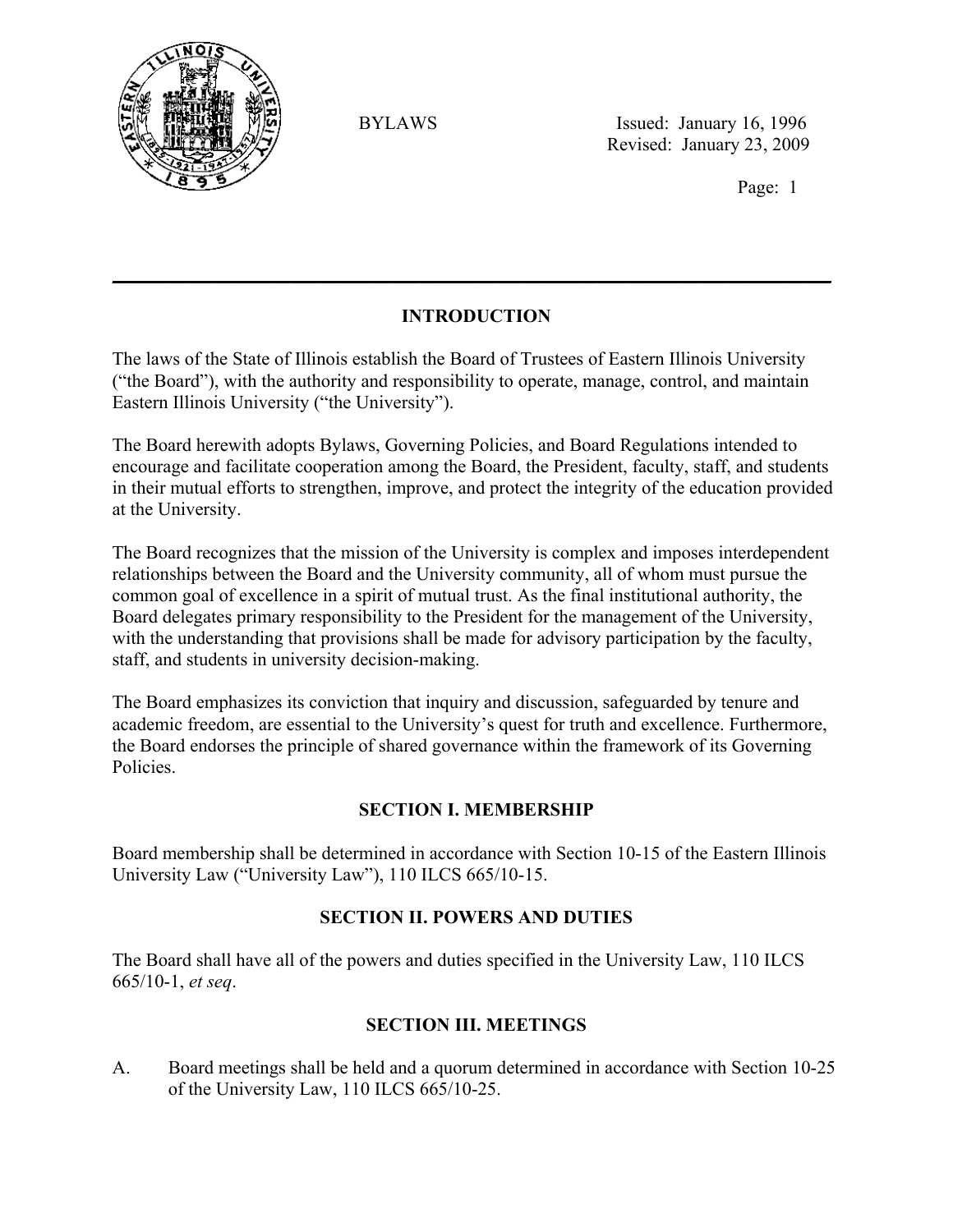

Page: 2

B. Board meetings shall be held at least once each quarter. Subject to the preceding sentence, the Board, by vote of a majority of a quorum, may omit or cancel any meeting. The date of any setting may be changed by vote of a majority of a quorum or by order of the Chairperson. The regular meeting held in April shall be the annual meeting.

 $\mathcal{L}_\mathcal{L} = \mathcal{L}_\mathcal{L} = \mathcal{L}_\mathcal{L} = \mathcal{L}_\mathcal{L} = \mathcal{L}_\mathcal{L} = \mathcal{L}_\mathcal{L} = \mathcal{L}_\mathcal{L} = \mathcal{L}_\mathcal{L} = \mathcal{L}_\mathcal{L} = \mathcal{L}_\mathcal{L} = \mathcal{L}_\mathcal{L} = \mathcal{L}_\mathcal{L} = \mathcal{L}_\mathcal{L} = \mathcal{L}_\mathcal{L} = \mathcal{L}_\mathcal{L} = \mathcal{L}_\mathcal{L} = \mathcal{L}_\mathcal{L}$ 

- C. The Board may hold special meetings by vote of a majority of a quorum taken during any regular meeting or by call of the Chairperson or any three voting members. Notice of a special meeting shall be emailed to all members at least forty-eight (48) hours prior to the date of the meeting.
- D. All Board meetings shall be held in accordance with Section 10-25 of the University Law, 110 ILCS 665/10-25 and may include participation by telephone in accordance with the Illinois Open Meetings Act 5ILCS 120/1, *et seq.* .
- E. The President shall sit and participate with the Board at each of the Board's regular and special meetings.

### **SECTION IV. RULES OF ORDER**

- A. Meetings of the Board and its committees shall be conducted in accordance with controlling statutes and applicable bylaws, regulations, or policies. In the absence of such statutes, bylaws, regulations, or policies, meetings shall be guided by the current edition of Robert's Rules of Order.
- B. With the exception of usual, short, parliamentary motions, all motions, resolutions, or other propositions requiring Board action shall, whenever practicable, be reduced to writing before submission to a vote.
- C. A record vote of the Board shall be taken and preserved in the Minutes on all propositions involving the creation of indebtedness; the sale, purchase, or leasing of any real estate; or any contract for the construction, alteration, or repair of any building or area which requires Board action, or on any adoption of or amendment to the Bylaws, Governing Policies, or Board Regulations; and also on any proposition, at the request of any Board member made before the announcement of a vote otherwise taken.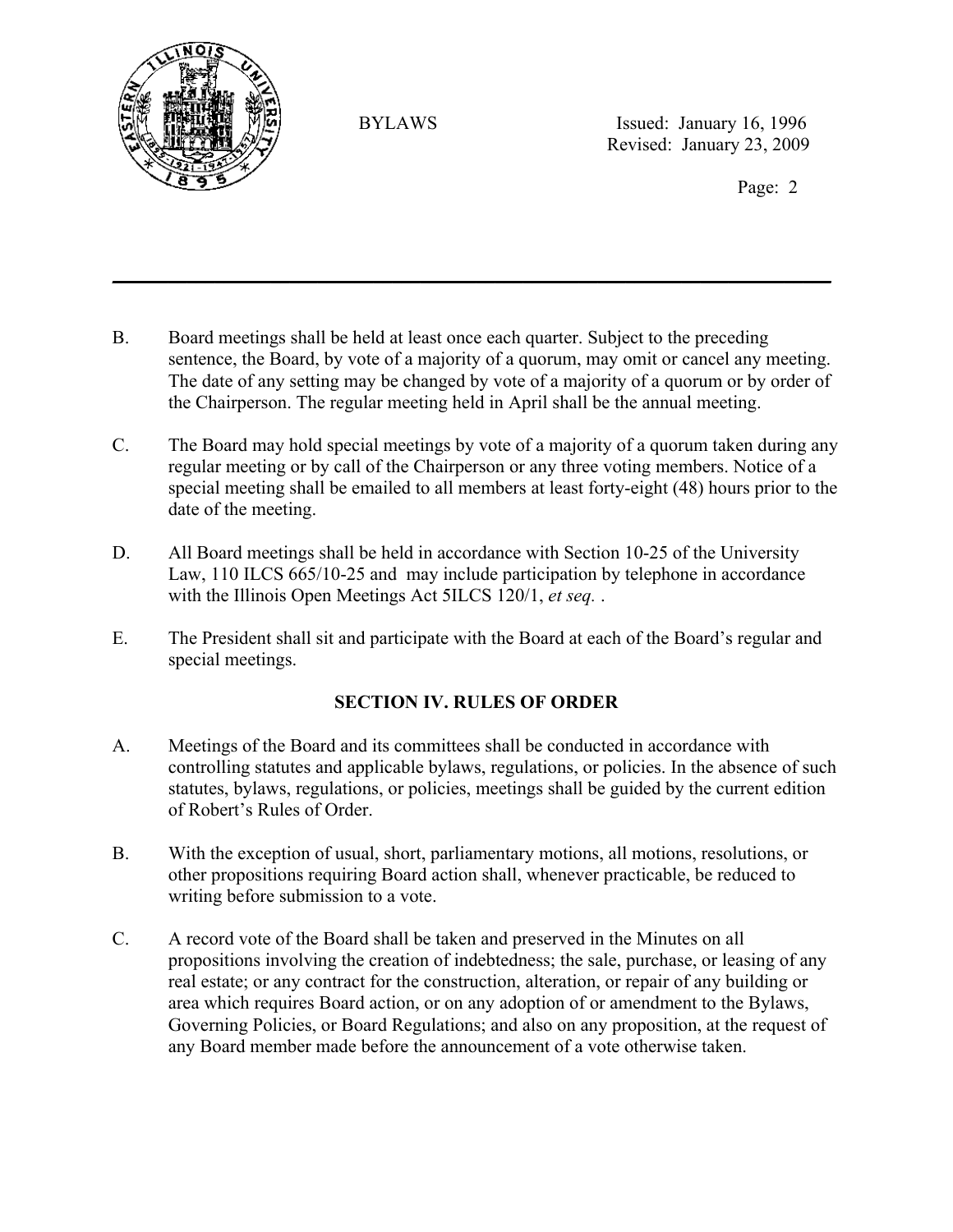

Page: 3

### **SECTION V. OFFICERS AND REPRESENTATIVES**

 $\mathcal{L}_\mathcal{L} = \mathcal{L}_\mathcal{L} = \mathcal{L}_\mathcal{L} = \mathcal{L}_\mathcal{L} = \mathcal{L}_\mathcal{L} = \mathcal{L}_\mathcal{L} = \mathcal{L}_\mathcal{L} = \mathcal{L}_\mathcal{L} = \mathcal{L}_\mathcal{L} = \mathcal{L}_\mathcal{L} = \mathcal{L}_\mathcal{L} = \mathcal{L}_\mathcal{L} = \mathcal{L}_\mathcal{L} = \mathcal{L}_\mathcal{L} = \mathcal{L}_\mathcal{L} = \mathcal{L}_\mathcal{L} = \mathcal{L}_\mathcal{L}$ 

- A. The Officers of the Board shall include:
	- 1. A Chairperson, Vice Chairperson, Secretary and member pro-tem each of whom shall be elected by and from the voting Board members.
	- 2. A Treasurer and an Assistant Secretary both of whom shall be on the University's staff.
- B. Board members shall elect annually by secret ballot from their own number a Chairperson, who shall preside over Board meetings, and a Secretary. The Chairperson and Secretary shall hold office for one-year terms, and each shall hold office until their successors are elected and qualify. The Chairperson and Secretary may be elected for successive terms.
- C. The Vice Chairperson shall be elected by a majority of the voting Board members then serving to hold office for an indefinite term and shall serve at the pleasure of the Board until his/her successor is elected and qualified.
- D. The Chairperson, Vice Chairperson, or Secretary may be removed from office during a term by the affirmative votes of a majority of the voting members of the Board then serving. Vacancies in these offices shall be filled by election for the remainder of the unexpired term.
- E. The Treasurer and Assistant Secretary shall be elected by a majority of the voting Board members then serving to hold office for an indefinite term and shall serve at the pleasure of the Board until their successors are elected and qualified. Either the Treasurer and/or Assistant Secretary may be removed from office by the affirmative votes of a majority of the voting Board members then serving.
- F. A vote for the removal of any Board Officer shall be preceded by notice specifying the proposed action mailed to each Board member and the Officer at least ten (10) days prior to the meeting at which such vote is taken.
- G. Representatives of the Board to serve on other boards, commissions, and similar bodies shall be designated as required by statute. In the absence of statutory requirements, they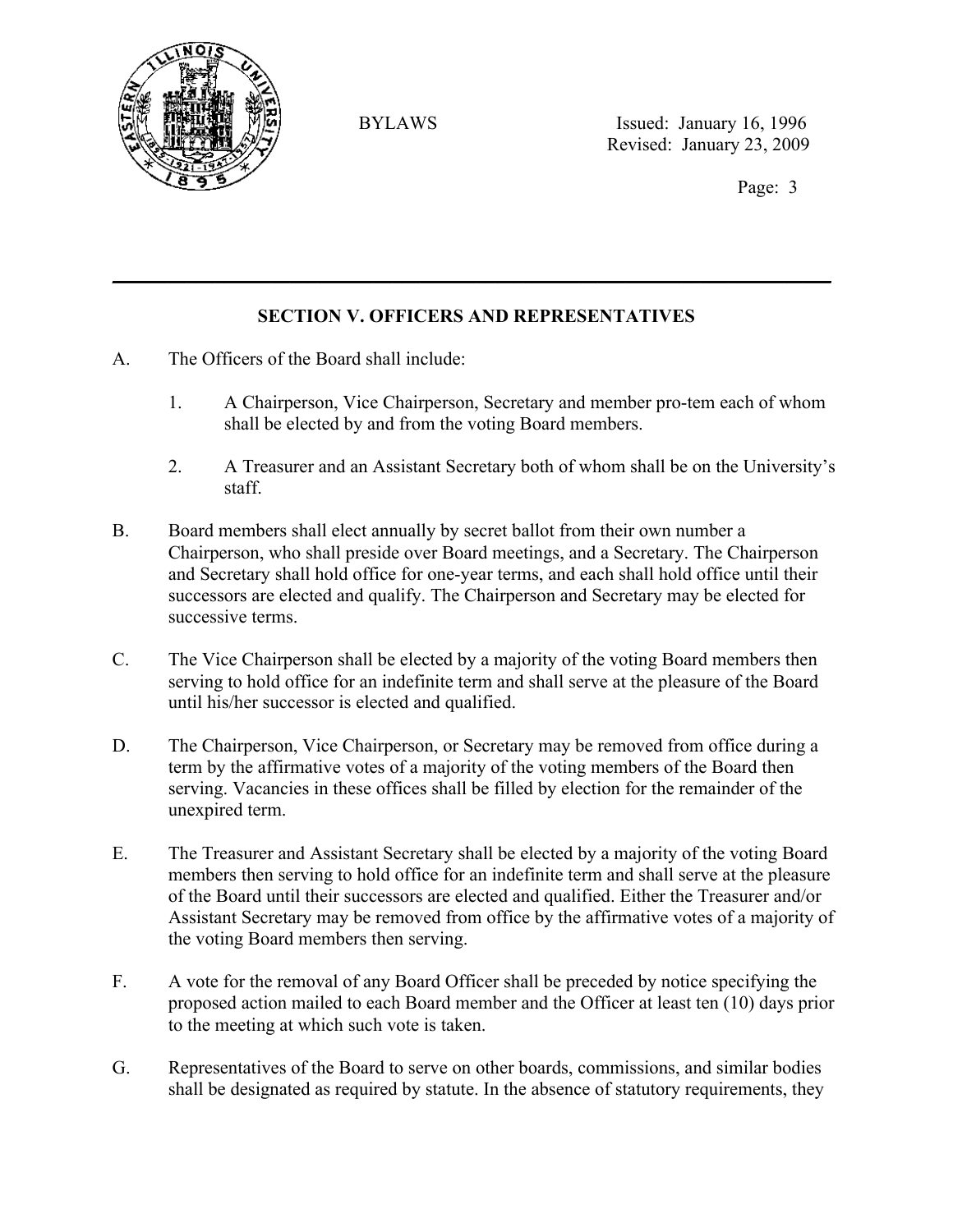

Page: 4

shall be elected by a majority of a quorum of the Board at the annual meeting or at such other meeting as may be appropriate. In the absence of statutory requirements, vacancies in such positions shall be filled by nomination by the Chairperson and election by a majority of a quorum at any Board meeting.

# **SECTION VI. DUTIES OF OFFICERS**

 $\mathcal{L}_\mathcal{L} = \mathcal{L}_\mathcal{L} = \mathcal{L}_\mathcal{L} = \mathcal{L}_\mathcal{L} = \mathcal{L}_\mathcal{L} = \mathcal{L}_\mathcal{L} = \mathcal{L}_\mathcal{L} = \mathcal{L}_\mathcal{L} = \mathcal{L}_\mathcal{L} = \mathcal{L}_\mathcal{L} = \mathcal{L}_\mathcal{L} = \mathcal{L}_\mathcal{L} = \mathcal{L}_\mathcal{L} = \mathcal{L}_\mathcal{L} = \mathcal{L}_\mathcal{L} = \mathcal{L}_\mathcal{L} = \mathcal{L}_\mathcal{L}$ 

### A. CHAIRPERSON

The Chairperson shall:

- 1. Preside at all Board meetings with full power to make motions, vote on and discuss all matters before the Board.
- 2. Submit such information and recommendations considered proper concerning the business and interests of the University.
- 3. Serve as a member of the Executive Committee.

#### B. VICE CHAIRPERSON

The Vice Chairperson shall:

- 1. Preside at Board meetings in the absence of the Chairperson.
- 2. Perform the Chairperson's duties in the event of the Chairperson's temporary inability to do so.
- 3. Become the Acting Chairperson in the event of the death, resignation, or removal of the Chairperson until such time as a new Chairperson is elected.
- 4. Serve as a member of the Executive Committee.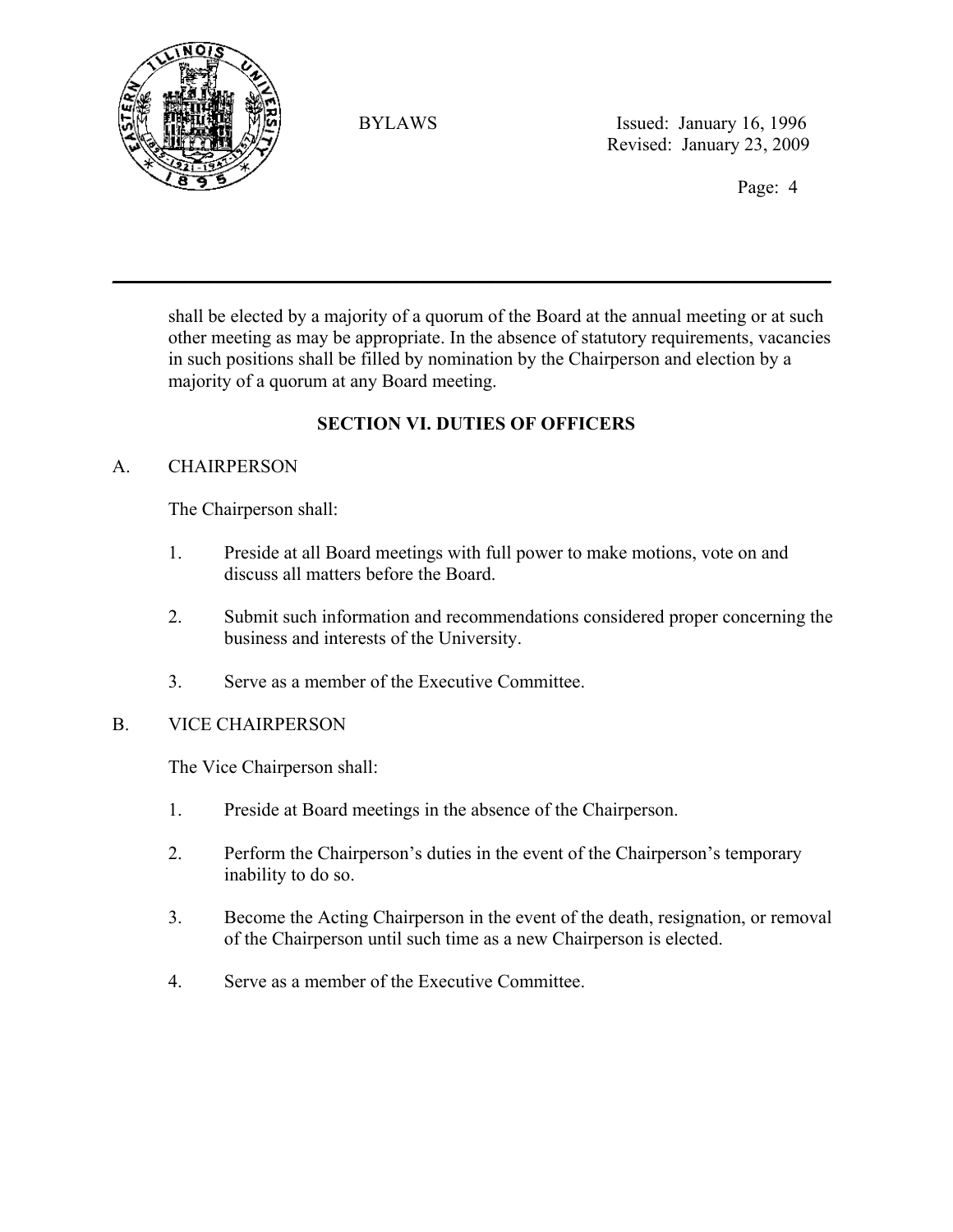

Page: 5

### C. TEMPORARY CHAIRPERSON

If the Chairperson and Vice Chairperson are both absent from a Board meeting, the voting members present may elect a member to serve as Temporary Chairperson for that meeting only.

 $\mathcal{L}_\mathcal{L} = \mathcal{L}_\mathcal{L} = \mathcal{L}_\mathcal{L} = \mathcal{L}_\mathcal{L} = \mathcal{L}_\mathcal{L} = \mathcal{L}_\mathcal{L} = \mathcal{L}_\mathcal{L} = \mathcal{L}_\mathcal{L} = \mathcal{L}_\mathcal{L} = \mathcal{L}_\mathcal{L} = \mathcal{L}_\mathcal{L} = \mathcal{L}_\mathcal{L} = \mathcal{L}_\mathcal{L} = \mathcal{L}_\mathcal{L} = \mathcal{L}_\mathcal{L} = \mathcal{L}_\mathcal{L} = \mathcal{L}_\mathcal{L}$ 

#### D. SECRETARY

The Secretary shall:

- 1. Keep the minutes and records of the proceedings of the Board and the books, papers, and records pertaining to the Office of the Secretary.
- 2. Notify the President of all Board action pertaining to the University.
- 3. Certify vouchers for disbursement of State appropriations or delegate such authority to others.
- 4. Serve as a member of the Executive Committee.

#### E. ASSISTANT SECRETARY

The Assistant Secretary shall:

- 1. Assist the Secretary.
- 2. Perform the Secretary's duties in the event of the Secretary's temporary inability to do so.
- 3. Prepare and distribute to all Board members, Officers, and the President copies of the Minutes of all Board meetings and, within ten (10) days after final approval of the Minutes, send to the library of the University four (4) copies thereof which shall be made available to anyone requesting them.

#### F. TREASURER

The Treasurer shall: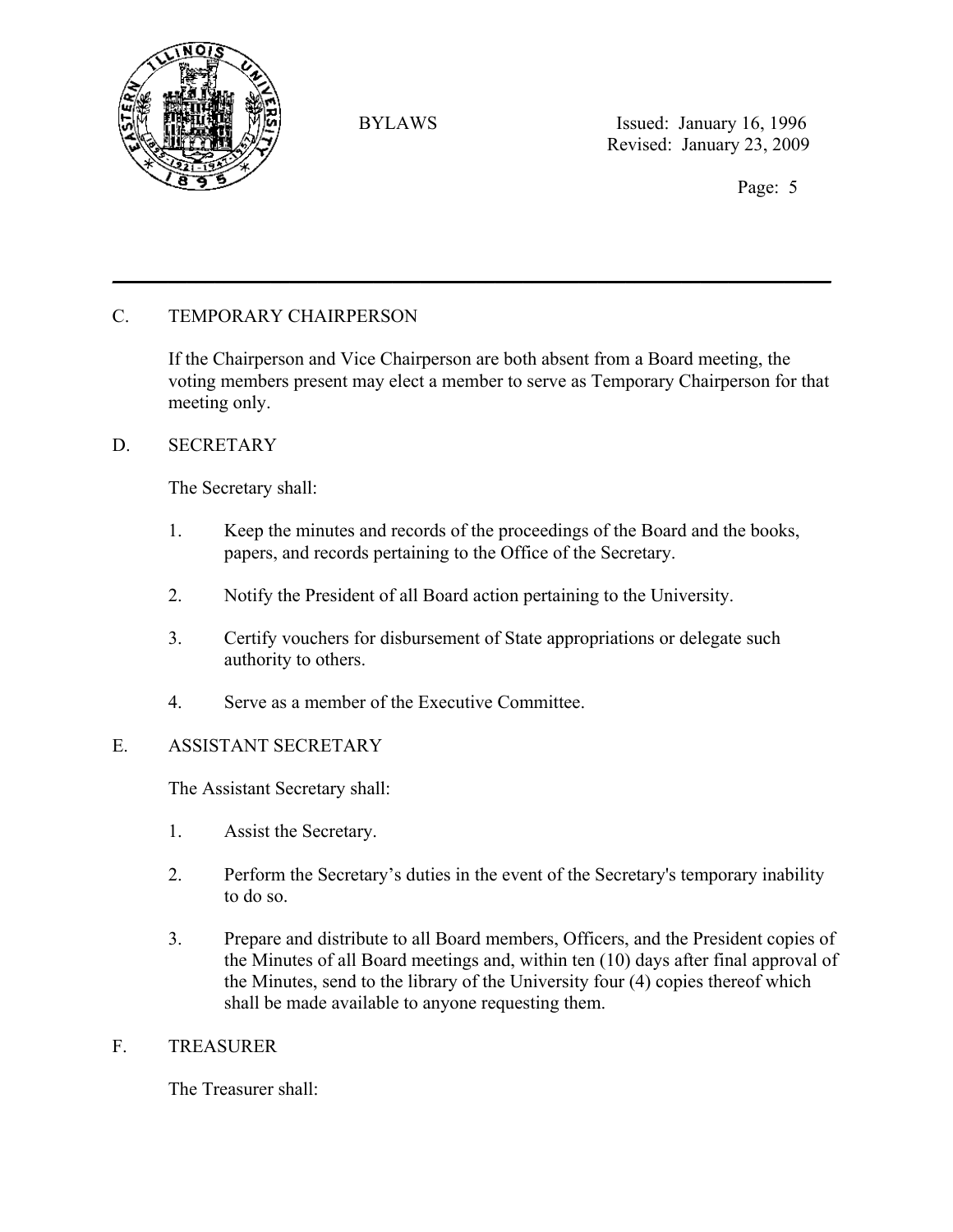

Page: 6

- 1. Keep the financial records of the Board.
- 2. Carry out such other functions as the Board shall assign or as may be required by law.

# **SECTION VII. COMMITTEES**

 $\mathcal{L}_\mathcal{L} = \mathcal{L}_\mathcal{L} = \mathcal{L}_\mathcal{L} = \mathcal{L}_\mathcal{L} = \mathcal{L}_\mathcal{L} = \mathcal{L}_\mathcal{L} = \mathcal{L}_\mathcal{L} = \mathcal{L}_\mathcal{L} = \mathcal{L}_\mathcal{L} = \mathcal{L}_\mathcal{L} = \mathcal{L}_\mathcal{L} = \mathcal{L}_\mathcal{L} = \mathcal{L}_\mathcal{L} = \mathcal{L}_\mathcal{L} = \mathcal{L}_\mathcal{L} = \mathcal{L}_\mathcal{L} = \mathcal{L}_\mathcal{L}$ 

- A. The Executive Committee of the Board shall be a standing committee consisting of the Chairperson, the Vice Chairperson, and the Secretary of the Board. Another voting member of the Board shall be a member pro-tem, who shall replace any regular member of the committee who is unable to act for any reason. The voting Board members, who serve as members and members pro-tem of the Executive Committee, shall be elected by the voting Board members at the annual meeting. For sufficient cause, when the Board is not in session, the Executive Committee shall act for the Board except that the Executive Committee shall not have the authority to amend the bylaws, to hire or terminate the President, or to act in any manner inconsistent with any prior action of the Board of Trustees. The unanimous vote of the members of the Executive Committee shall be required to authorize the commitment of monies. All actions taken by the Executive Committee shall be reported and recorded in the Minutes at the subsequent Board meeting.
- B. The Board may establish committees consisting of voting and nonvoting Board members to perform any assigned task. The Board Chairperson shall nominate the members who are to serve on a committee, including as chairperson a voting Board member, and shall submit their names to the Board for approval. The Board Chairperson shall notify all Board members as to the nominees at least five (5) days before the meeting at which a committee is to be established. This requirement may be waived upon approval of a majority of a quorum at such meeting.
- C. The chairperson of each committee shall be a member of the Board, call its meetings, preside over its proceedings, and report its actions to the Board. In all other respects the chairperson shall have no greater authority than any other member of the committee.
- D. The Board Chairperson shall serve as an ex-officio voting member of all committees and may be elected chairperson of a committee by affirmative vote of a majority of a quorum of the Board.